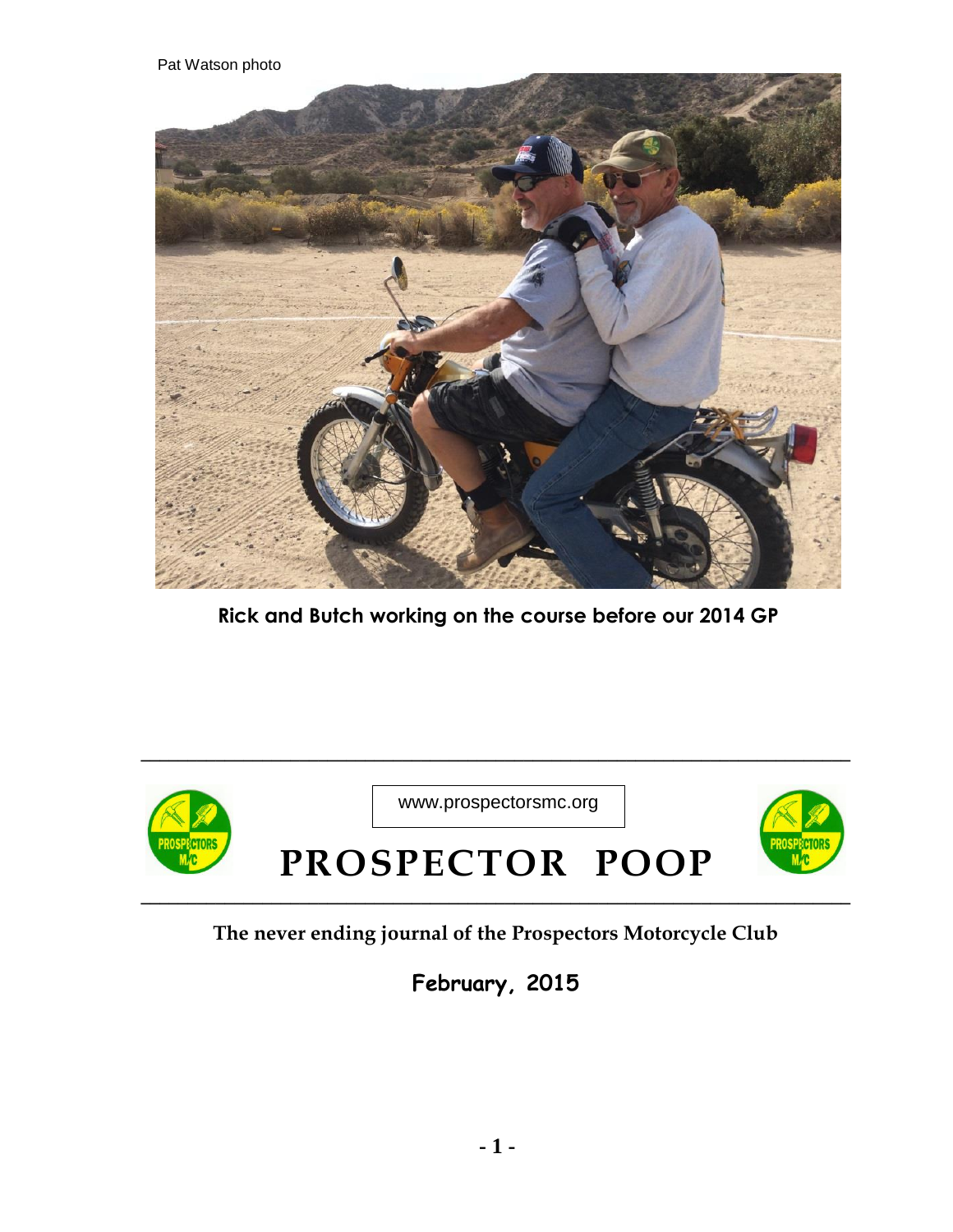**HARE SCRAMBLES: Our race at Quail Canyon / Hungry Valley will be Saturday and Sunday, March 14 and 15. This original event will be a first for the Gorman area, although a similar event was held a few times about 15 miles northeast of Gorman in the southern-most San Joaquin Valley a very long time ago. That area is part of Tejon Ranch and racing there is only a distant memory.** 

**Schedule. Doug is the driving force pulling this together for our club, and he puts it best in his recent email to the membership.** 

- **Set up – March 7 and 12, 13, & 16**
- **Event – March 14 & 15**
- **Camp – March 12, 13, 14 & 15**

**As you can see, Saturday, March 7, will be The Big Hare Scrambles Work Day. Bring trucks and work gloves as always, we have a lot of work to do as this race course will be considerably longer than our GP track. This will be a major effort and as far as we know State Parks is on board and on our side.** 

**March. Remember that all areas are above 3000 feet elevation and it will still be wintertime. It might be warm, it might be cold, and being prepared will help you. Remember our 1995 Easter Field Meet in Hungry Valley? Hiding the Easter Eggs on Sunday morning was too easy, all we had to do was set them down in the snow.** 

**Last Page. President Steve will provide us with more event info before this newsletter is mailed-out, so be sure to read the inserted Last Page.**



**So Cal MC Adelanto GP 2015**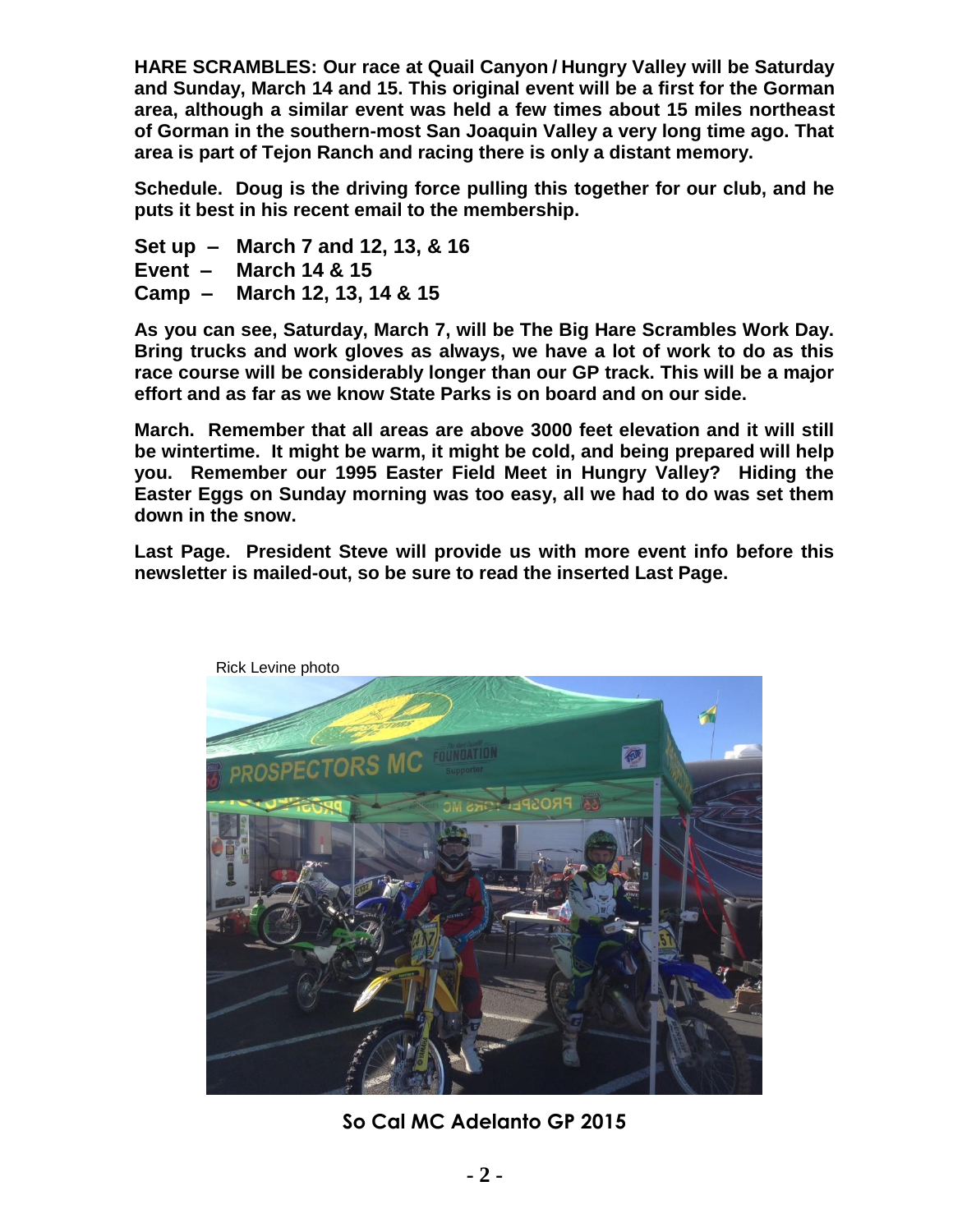**CLUB MEETINGS: Our next two meetings will be Tuesday evening, February 3 and March 3. Kurt's Clubhouse is located at 4100 Stevely Avenue, Lakewood CA 90713. Next club newsletter will be mailed February 24 and will have more info about our Hare Scrambles plus an event flyer and there will also be an announcement of our April 4 and 5 Easter Field Meet.** 

**HERO POINTS: Bill Booth sent us a check from Barstow to help with postage and we thank him for that. He recently turned 90, so Happy Birthday Bill! The legal battle to regain the Red Rooster Resort on the Colorado River continues and has now been ongoing for 40 years. The whole thing started in 1975 when a blind Federal Judge misread the map in yet another case of American Blind Justice. Our final 7 club river runs at the Red Rooster were in August, 1994 thru 2000, and Bill was illegally evicted from his property in November of 2000.** 



**New Year's Field Meet at Prospector Camp this is the photo that is on the home page of our website.**

**FULL MOONS: Best dates for 2015 glow in the dark trailrides are:** 

|  | Jan 5 Mar 5 May 4 Jul 2 | Aug 29 Oct 27                          | <b>Dec 25</b> |
|--|-------------------------|----------------------------------------|---------------|
|  |                         | Feb 3 Apr 4 Jun 2 Jul 31 Sep 28 Nov 25 |               |

**Our Hare Scrambles weekend will have about a one-third moon that rises early in the morning.** 

**Our Easter Field Meet weekend will have a Full Moon! Expect it to rise at the end of sunset.** 

**Our Motocross weekend will have no moon.** 

**Our Grand Prix weekend will have a two-thirds moon that will rise just before midnight.** 

**Our Thanksgiving Club Meet will have an Almost Full Moon that rises just after the end of sunset.** 

**Our New Year's Field Meet will have a half-moon that rises after midnight.** 

**Score: 2 for 6, and the winners are Easter and Thanksgiving. The first full moon in 2016 will be January 23.**